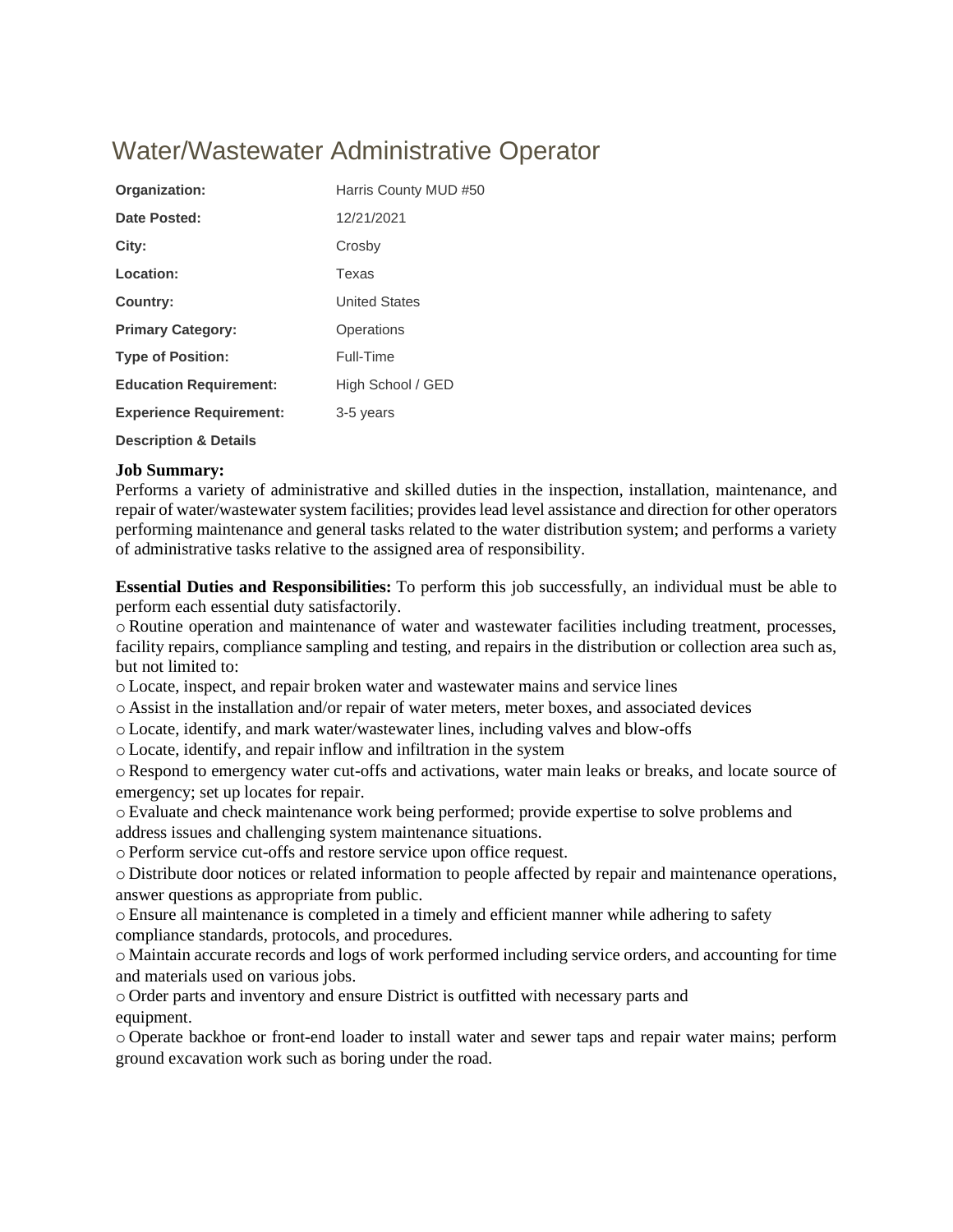o Managerial tasks such as compiling data for monthly operating reports, oversight of the other operators and non-licensed workers, coordinating with Office Supervisor and collaborate with consultants to make decisions regarding plant upgrades, construction and installation of plant modifications o Perform related duties as assigned.

### **Required Knowledge, Skills and Abilities:**

o Federal, state, and local environmental laws and ordinances and the ability to apply current information to given situations.

o Principle and processes for providing customer and personal services including a desire to help customers regardless of their circumstance.

o Ability to perform all work in accordance with established safety policies and procedures, including OSHA regulations relating to trench shorting and working in confined spaces.

o Ability to work an irregular schedule, including weekends, evenings and holidays

o Strong working knowledge of line maintenance, valves, meters, chemicals, controls, and other treatment procedures.

### **Education, Certifications, and Experience Required: The requirements listed below are representative of the knowledge, skill, and/or ability required.**

o High School Diploma or GED to meet basic requirements established by the Texas Commission on Environmental Quality (TCEQ).

o Five (5) years of experience in water/sewer utilities maintenance or acceptable work experience substitute as established by the Texas Commission on Environmental Quality (TCEQ).

o Valid Texas driver's license and clean driving record

- o Class B TCEQ Water License, or the ability to obtain within 6 months after hire.
- o Class B TCEQ Wastewater License, or the ability to obtain within 6 months after hire.
- o Must be able to pass a background check and drug screening

**Equipment & Property:** Employee must use a wide variety of manual and power tools and equipment which includes specialized leak detection equipment, line tracers and others. In addition, office equipment such as computers, copiers and printers are used.

**Physical and Environmental Conditions:** The physical demands described here are representative of those that must be met by an employee to successfully perform the essential functions of this job. Duties are generally performed in both indoor and outdoor settings. This is medium to heavy work requiring the exertion of sixty (60) pounds of force occasionally, up to twenty (20) pounds of force frequently, and up to ten (10) pounds of force constantly to move, lift, and push objects. Work requires climbing, stooping, kneeling, crouching, standing, walking, pushing and pulling. This position is subject to outside environmental conditions, including extreme cold, extreme heat, hazards, and other atmospheric conditions.

#### **Special Requirements:**

Subject to 24-hour on-call as required, serve on a rotation duty schedule for weekend duty and night callouts, and required to respond to emergency call-outs.

Email resume to [jauzenne@hardknoxconsulting.net](mailto:jauzenne@hardknoxconsulting.net)